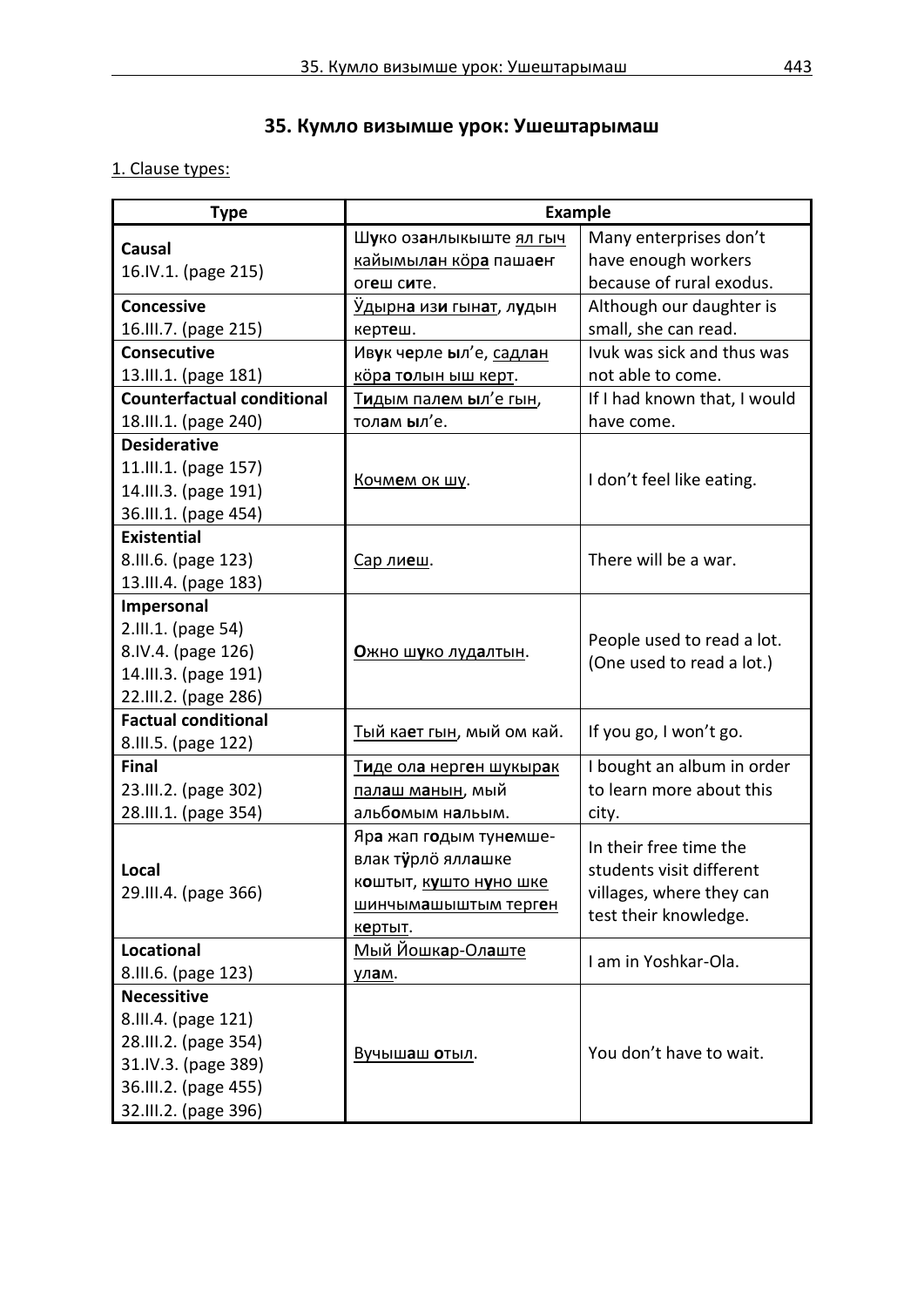| Object<br>23.III.2. (page 302)<br>22.III.5. (page 290)<br>16.III.6. (page 214) | Валя эрла толеш манын,<br>колынам. | I heard that Valya is coming<br>tomorrow. |
|--------------------------------------------------------------------------------|------------------------------------|-------------------------------------------|
| <b>Possessive</b><br>8.III.6. (page 123)<br>13.III.4. (page 183)               | Жапем уке ыл'е.                    | I didn't have time.                       |
| <b>Predicative</b><br>8.III.6. (page 123)                                      | Тудо черле.                        | (S)he is sick.                            |
| <b>Relative</b>                                                                | Полекым налше рвезе пеш            | The young boy that got a                  |
| 29.III.4. (page 366)                                                           | куанен.                            | present was quite happy.                  |
| <b>Subject</b>                                                                 | Мёнгыш каяшна ласка                | Our trip home will be                     |
| 29.III.3. (page 366)                                                           | лиеш.                              | peaceful.                                 |

2. Modifiers in aspectual auxiliary constructions:

| <b>Modifier</b>     | <b>Usage</b>                                  | <b>Example</b>                 |
|---------------------|-----------------------------------------------|--------------------------------|
| возаш (-ам)         | abruptness, finality                          | черланаш (-ем) 'to fall ill' > |
| 'to lie down'       |                                               | черланен возаш (-ам)           |
| 33.IV.3. (page 416) |                                               | 'to fall ill (suddenly)'       |
| илаш (-ем)          | lengthy, habitual execution of<br>an activity | вучаш $(-eM)$ 'to wait' >      |
| 'to live'           |                                               | вучен илаш (-ем)               |
| 37.IV.1. (page 476) |                                               | 'to wait for a long time'      |
| каяш (-ем)          |                                               | йўлаш (-ам) 'to burn' >        |
| 'to go'             | momentary, tangible result                    | йўлен каяш (-ем)               |
| 31.IV.1. (page 386) |                                               | 'to burn down'                 |
| кияш (-ем)          |                                               | рÿжгаш (-ем) 'to be loud' >    |
| 'to lie'            | long-lasting activity                         | рўжген кияш (-ем)              |
| 33.IV.3. (page 416) |                                               | 'to make a lot of noise'       |
| кодаш (-ам)         | (intransitive) activity carried               | малаш (-ем) 'to sleep' >       |
| 'to stay'           | out to completion, has                        | мален кодаш (-ам)              |
| 21.IV.1. (page 273) | ostensible results                            | 'to oversleep'                 |
| кодаш (-ем)         | (transitive) activity carried out             | аралаш (-ем) 'to protect' >    |
| 'to leave (tr.)'    | to completion, has ostensible                 | арален кодаш (-ем)             |
| 21.IV.1. (page 273) | results                                       | 'to preserve'                  |
| колташ (-ем)        | action carried out to                         | шорташ (-ам) 'to cry' >        |
| 'to send'           | conclusion, inchoative                        | шортын колташ (-ем)            |
| 19.IV.3. (page 260) | (beginning)                                   | 'to break out crying'          |
| кошташ (-ам)        | long-lasting, continuative,                   | шонаш (-ем) 'to think' >       |
| 'to go'             | repeated actions; action                      | шонен кошташ (-ам)             |
| 31.IV.1. (page 386) | carried out in many locations                 | 'to ponder'                    |
| кудалташ (-ем)      |                                               | пужаш (-ем) 'to dismantle' >   |
| 'to throw, to cast' | rapid action; uncontrolled<br>action          | пужен кудалташ (-ем)           |
| 38.IV.3. (page 494) |                                               | 'to tear down'                 |
| кышкаш (-ем)        | rapid action; uncontrolled<br>action          | вурсаш (-ем) 'to scold' >      |
| 'to throw, to cast' |                                               | вурсен кышкаш (-ем)            |
| 38.IV.3. (page 494) |                                               | 'to give a scolding'           |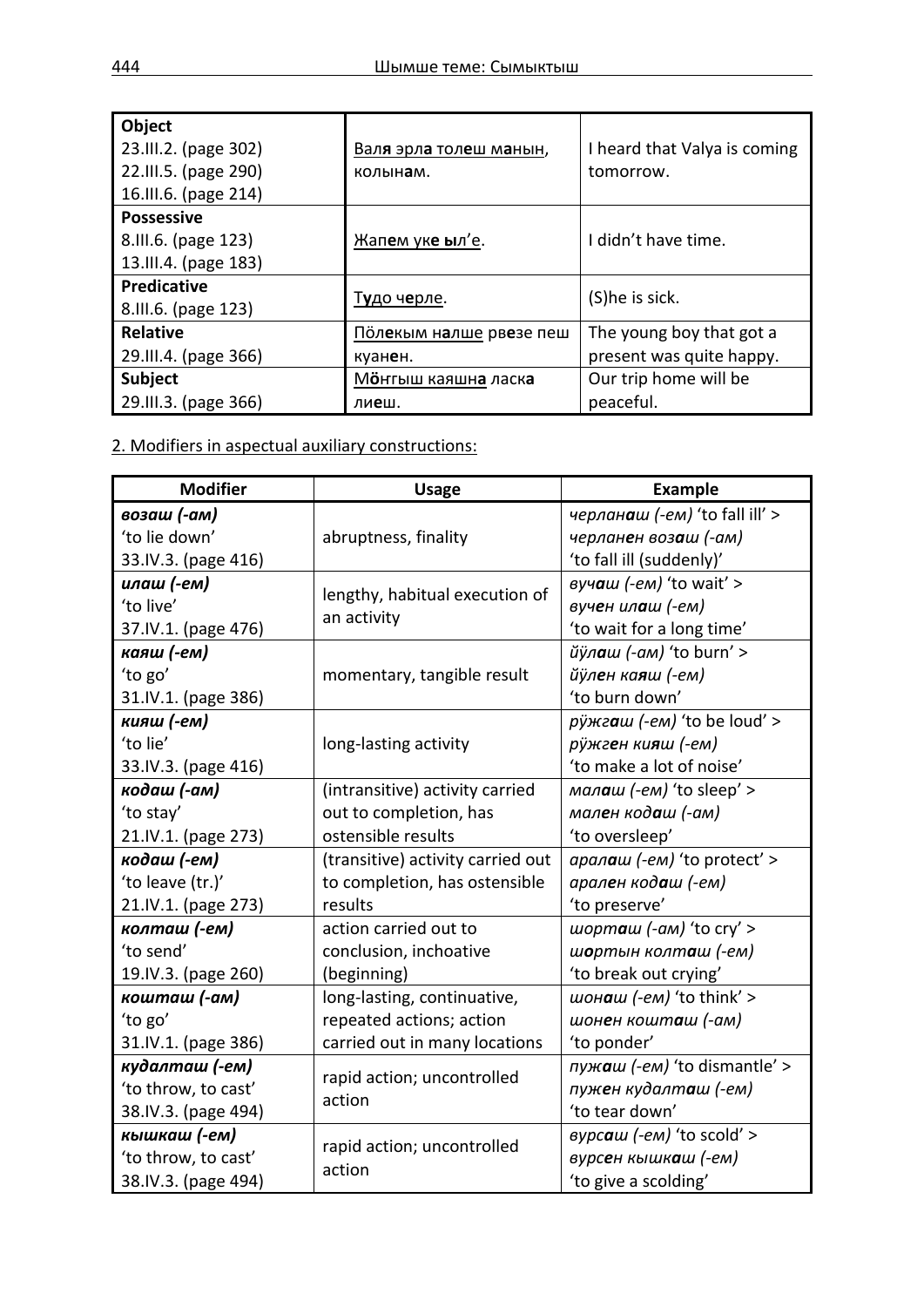| лекташ (-ам)               | finality, completeness;                | $ny\partial\mathbf{a}w$ (-am) 'to read' > |
|----------------------------|----------------------------------------|-------------------------------------------|
| 'to go, to leave'          | unexpectedness                         | лудын лекташ (-ам)                        |
| 26.IV.3. (page 332)        |                                        | 'to read through'                         |
| лукташ (-ам)               |                                        | шонаш (-ем) 'to think' >                  |
| 'to lead out'              | finality; creation of an object        | шонен лукташ (-ам)                        |
| 26.IV.3. (page 332)        |                                        | 'to think up'                             |
| мияш (-ем)                 |                                        | пыташ (-ем) 'to end' >                    |
| 'to go, to come'           | long-lasting activity; gradual         | пытен мияш (-ем)                          |
| 36.IV.3. (page 460)        | increase of effect                     | 'to be depleted'                          |
| налаш (-ам)                |                                        | кутыраш $(-em)$ 'to talk' >               |
| 'to take'                  | completion of an activity              | кутырен налаш (-ам)                       |
| 37.IV.1. (page 476)        |                                        | 'to have a talk'                          |
| ончаш (-ем)                |                                        | кочкаш (-ам) 'to eat' >                   |
| 'to look'                  | momentary; activity is tried           | кочкын ончаш (-ем)                        |
| 24.IV.2. (page 316)        |                                        | 'to taste'                                |
| опташ (-ем)                |                                        | кыраш (-ем) 'to beat' >                   |
| 'to place (several items)' | completion of an action                | кырен опташ (-ем)                         |
| 34.IV.6. (page 435)        |                                        | 'to beat up'                              |
| пуаш (-эм)                 |                                        | налаш $(-\alpha M)'$ to buy' >            |
| 'to give'                  | completed action; presence             | налын пуаш (-эм) 'to buy                  |
| 37.IV.1. (page 476)        | of a beneficary                        | something for someone'                    |
|                            |                                        |                                           |
| пытараш (-ем)              | activity carried out to                | сол <b>а</b> ш (-ем) 'to mow' >           |
| 'to finish, to complete'   | completion                             | солен пытараш (-ем)                       |
| 27.IV.2. (page 344)        |                                        | 'to finish mowing'                        |
| пыташ (-ем)                | completeness, intensity; all           | нöраш (-ем) 'to get wet' >                |
| 'to end, to stop (intr.)'  | prospective participants took          | норен пыташ (-ем)                         |
| 27.IV.2. (page 344)        | part                                   | 'to be soaked'                            |
| пышташ (-ем)               |                                        | шон <b>а</b> ш (-ем) 'to think' >         |
| 'to put, to place, to lay' | completion of an action                | шонен пышташ (-ем)                        |
| 34.IV.6. (page 435)        |                                        | 'to decide'                               |
| сенаш (-ем)                |                                        | ил <b>а</b> ш (-ем) 'to live' >           |
| 'to win, to defeat'        | successful execution                   | илен сенаш (-ем)                          |
| 36.IV.3. (page 460)        |                                        | 'to survive'                              |
| темаш (-ам)                | action carried out to a certain        | малаш (-ем) 'to sleep' >                  |
| 'to fill up (intr.)'       | limit; action carried out to           | мален темаш (-ам)                         |
| 33.IV.3. (page 416)        | exhaustion                             | 'to get a good night's sleep'             |
| толаш (-ам)                |                                        | кÿзаш (-ем) 'to increase' >               |
| 'to come'                  | gradual increase of effect             | кўзен толаш (-ам)                         |
| 21.IV.1. (page 273)        |                                        | 'to increase gradually'                   |
| шинчаш (-ам)               |                                        | пижаш (-ам) 'to stick' >                  |
| 'to sit down'              | change of state; activity<br>completed | пижын шинчаш (-ам)                        |
| 32.IV.3. (page 401)        |                                        | 'to get stuck'                            |
| шинчаш (-ем)               |                                        | шужаш (-ем) 'to be hungry' >              |
| 'to sit'                   | long-lasting activity                  | шужен шинчаш (-ем)                        |
| 32.IV.3. (page 401)        |                                        | 'to starve'                               |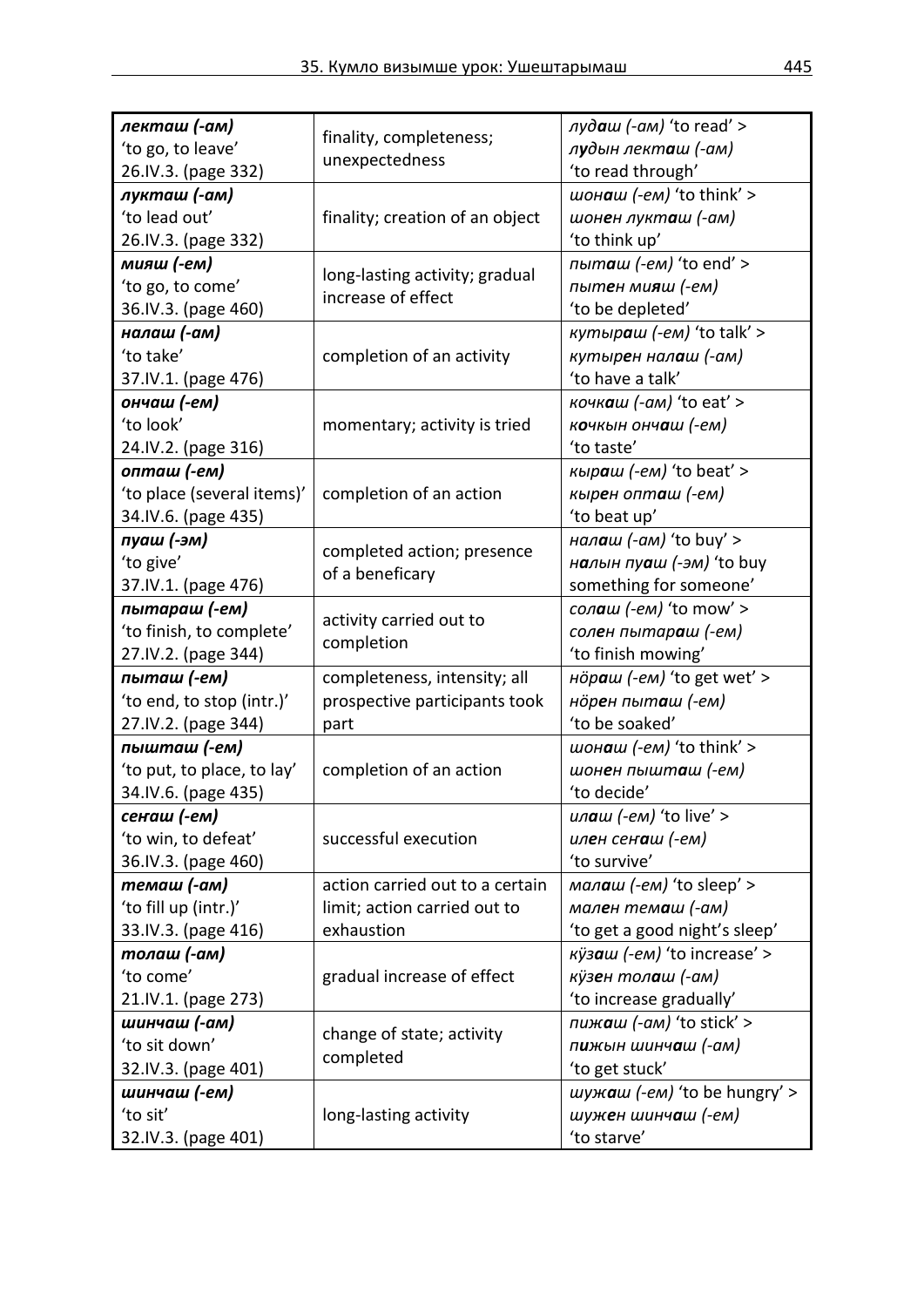| шогалаш (-ам)              |                                      | öpaw (-ам) 'to be surprised' >      |
|----------------------------|--------------------------------------|-------------------------------------|
| 'to stand up'              | action carried out only once         | <b>ö</b> рын шогал <b>а</b> ш (-ам) |
| 33.IV.3. (page 416)        |                                      | 'to be taken aback'                 |
| шогалташ (-ем)             |                                      | кушташ (-ем) 'to raise' >           |
| 'to place, to stand'       | completion of an action              | куштен шогалташ (-ем)               |
| 34.IV.6. (page 435)        |                                      | 'to bring up'                       |
| шогаш (-ем)                |                                      | нал <b>а</b> ш (-ам) 'to take' >    |
| 'to stand'                 | long-lasting activity                | н <b>а</b> лын шог <b>а</b> ш (-ем) |
| 21.IV.1. (page 273)        |                                      | 'to take up, to occupy'             |
| шуаш (-ам)                 | completion; momentary                | толаш (-ам) 'to come' >             |
| 'to arrive, to reach'      |                                      | толын шуаш (-ам)                    |
| 32.IV.3. (page 401)        | execution                            | 'to arrive'                         |
| шуаш (-эм)                 | rapid action; uncontrolled<br>action | волташ (-ем) 'to let down' >        |
| 'to throw, to cast'        |                                      | волтен шуаш (-эм)                   |
| 38.IV.3. (page 494)        |                                      | 'to drop down'                      |
| шукташ (-ем)               | action carried out                   | возаш (-ем) 'to write' >            |
| 'to carry out, to fulfill' | successfully; action carried         | возен шукташ (-ем)                  |
| 31.IV.1. (page 386)        | out up to a certain limit            | 'to manage to write '               |
| шындаш (-ем)               |                                      | кочкаш (-ам) 'to eat' >             |
| 'to put, to place, to set' | completion of an action              | кочкын шындаш (-ем)                 |
| 34.IV.6. (page 435)        |                                      | 'to eat up                          |
| эртараш (-ем)              |                                      | илаш (-ем) 'to live' >              |
| 'to lead, to take'         | long time period                     | илен эртараш (-ем)                  |
| 36.IV.3. (page 460)        |                                      | 'to live (a long time)'             |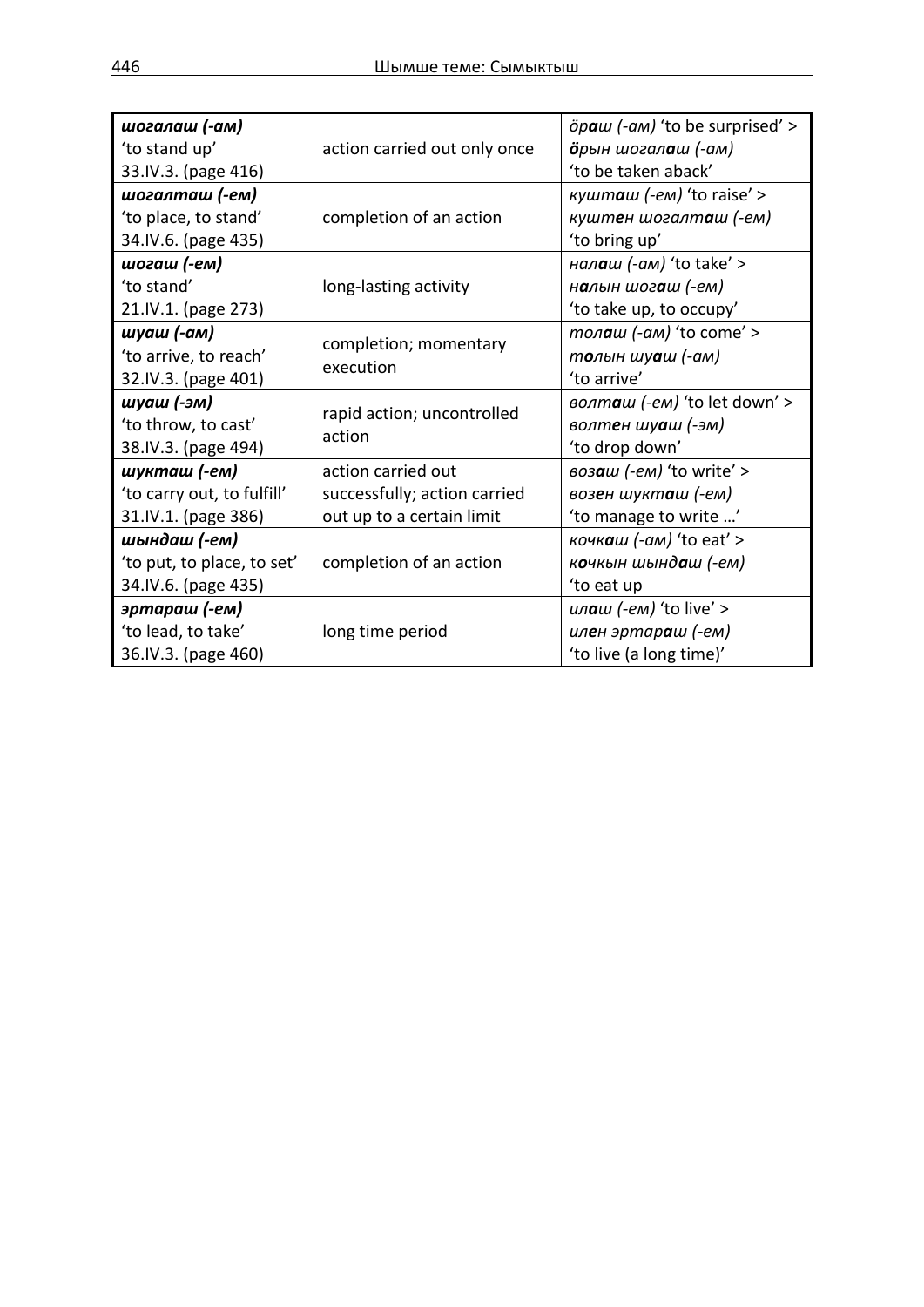#### Exercises

1. Read the following texts and insert the given verbs into the sentences, using them in the second simple past tense.

а) возаш (-ем), вончаш (-ем), колаш (-ем), куандараш (-ем), кушташ (-ем), лияш (-ям) /2x/, налаш (-ам), ончыкташ (-ем), суретлаш (-ем), тунемаш (-ам) /2x/, шочаш (-ам), *шукташ (-ем)*, *шымлаш (-ем)*, *эртараш (-ем)*

#### Никол**а**й Ив**а**нович Ф**е**шин

Никол**а**й Ив**а**нович Ф**е**шин 1881 ий 26-шо но**я**брьыште Оз**а**ҥ ол**а**ште … . Ач**а**же мар**и**й … . 1895-ше **и**йыште Ф**е**шин Оз**а**ҥысе худ**о**жественный шк**о**лышто … , куд ий гыч \*Петерб**у**рг ол**а**се \*В**ы**сший худ**о**жественный \*уч**и**лищышке … . Т**у**што т**у**дын т**у**ныктышыжо Р**е**пин … .

Оз**а**ҥыште, Петерб**у**ргышто тун**е**ммыж г**о**дым Ф**е**шин Юл вокт**е**не **и**лыше мар**и**й-влак д**е**ке ми**е**н к**о**штын, \***и**лыш-йӱл**а**штым … , кӱсл**е** д**е**не мар**и**й с**е**м-влакым ач**а**ж деч шокт**а**ш … , вар**а** йолт**а**шыжевлакым н**ы**жыл мар**и**й м**у**ро д**е**не … . Тыг**е** 1908-ше **и**йыште Ф**е**шин

«Мар**и**й \*сӱ**а**н» \*карт**и**ным … . Т**у**до ийын**а**к сӱр**е**тым \*академ**и**ческий \*в**ы**ставкыште …, т**у**дым к**ӱ**кшын акл**е**ныт да тӱҥ \*приз д**е**не \*палемд**е**ныт. Вар**а** «Мар**и**й сӱ**а**ным» \*М**ю**нхеныште **э**ртыше \*тӱнямб**а**л в**ы**ставкышке к**о**лтымо. Т**у**што сӱр**е**тым Ам**е**рикыште **и**лыше \*коллекцион**е**р … . К**ы**зыт т**у**до П**и**тсбург ол**а**се \*ч**а**стный \*колл**е**кцийыште аралалт**е**ш.

Пыт**а**ртыш **и**йжым Ф**е**шин Лос-**А**нджелес ол**а** вокт**е**не … . Ф**е**шин 1955 **и**йыште … . Ам**е**рикыште **и**лымыж г**о**дым \*шольыжл**а**н в**о**зымо серышл**а**ште ш**о**чмо мл**а**нде деч **ӧ**рдыжтӧ \*йокрокл**а**нымыж нерг**е**н … . Колым**е**кыже, \*к**а**пшым ач**а**ж пел**е**н пышт**а**ш … . **И**я лӱм**а**н **ӱ**дыржӧ ач**а**жын к**у**мылжым 1961-ше **и**йыште … . Ф**е**шин к**а**пше к**ы**зыт Оз**а**ҥ \*шӱг**а**рыште ки**я**. Сӱр**е**тчын икмын**я**р сӱр**е**тше Курыкмар**и**й худ**о**жественный тошт**е**рыште аралалт**е**ш.

\* *Петербург* 'Saint Petersburg', *высший* 'higher', *училище* 'specialized school, college', *илыш-йӱла* 'way of life, life', *сӱан* 'wedding', *картин* 'painting, picture', *академический*  'academic', *выставке* 'exhibition', *приз* 'prize', *палемдаш (-ем)* '(here:) to award', *Мюнхен*  'Munich', *тӱнямбал* 'global, world-wide', *коллекционер* 'collector', *частный* 'private', *коллекций* 'collection', *шольо* '(younger) brother', *йокрокланаш (-ем)* 'to yearn, to long for', *кап* 'body', *шӱгар* 'grave'

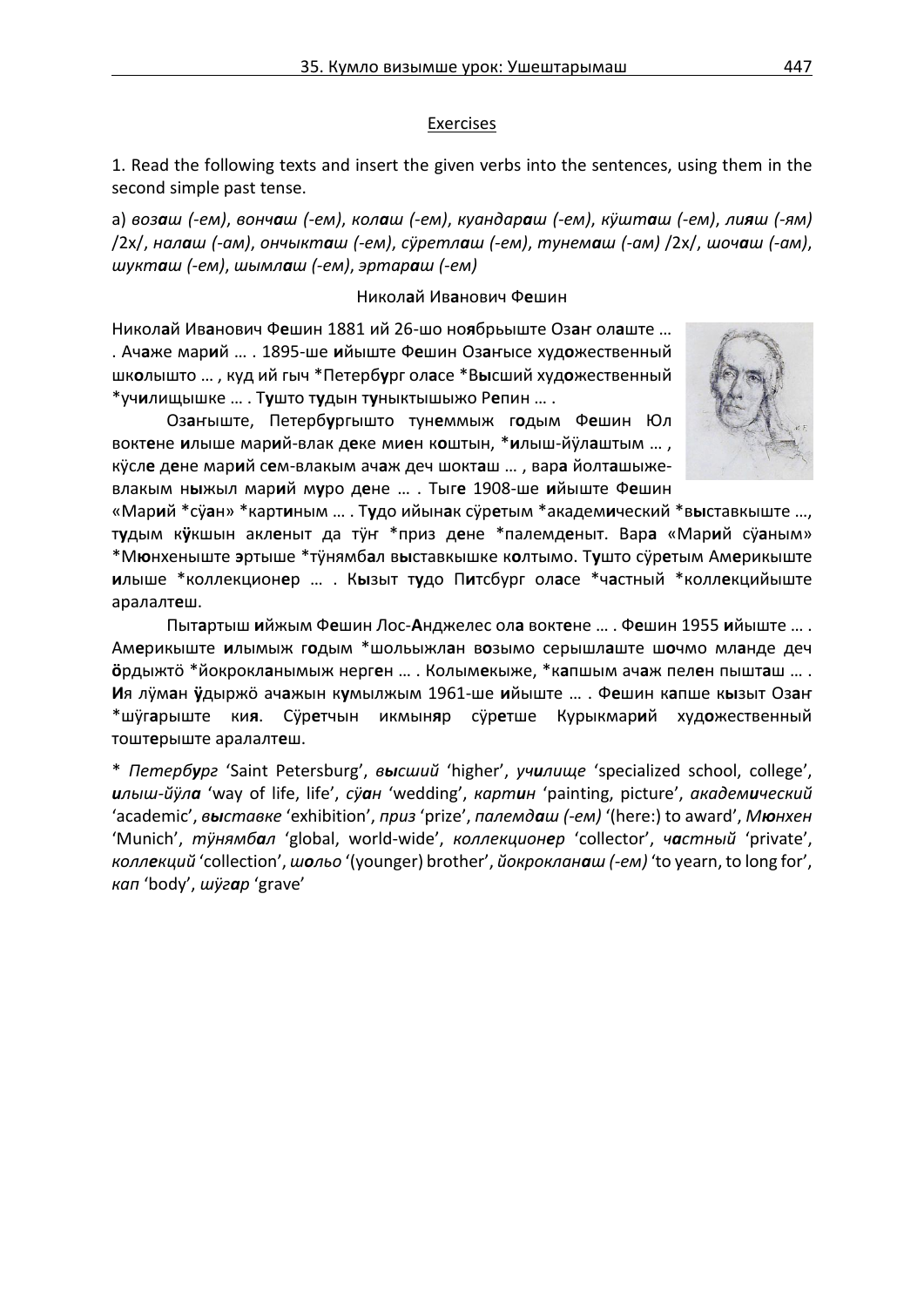b) вуйлаташ (-ем), каяш (-ем), кодаш (-ам) /2х/, лекташ (-ам), лияш (-ям), модаш (-ам), пуаш (-эм), пураш (-ем), тунемаш (-ам) /2х/, туналаш (-ам), чарнаш (-ем), шокташ *(-ем)*, *шочаш (-ам)*

### П**а**вел Степ**а**нович Тойдем**а**р

Тойдем**а**р 14-ше **ю**ньышто 1889-ше **и**йыште Кожла**е**р ял**е**ш (\*М**о**рко рай**о**н) … . Т**у**до вич ияш**а**к ав**а**ж \*деч посн**а** … . Т**у**дын ач**а**же ш**ӱ**выр, кӱсл**е**, ши**я**лтыш, \*гарм**о**нь д**е**не с**а**йын … . Из**и** Павыл**а**т п**и**сын н**и**не инструм**е**нт д**е**не шокт**а**ш … . К**ӱ**чык ж**а**пыште т**у**до **я**лыште эн уст**а** \*гарм**о**ньчо … . 1924-ше **и**йыште П**а**выл Краснококш**а**йскыш … да т**у**што \*музык**а**нтлан паш**а**м ышт**а**ш … . 1927 ше **и**йыште т**у**до ол**а**се те**а**тр пел**е**н ст**у**дийыш тунем**а**ш … . Т**и**де **и**йыште «Мар**и**й Куж**е**р» лӱм**а**н фильм … . Т**у**што Тойдем**а**р тӱҥ р**о**льым … . Тойдем**а**р Моск**о**што ик жап … . Моск**о** гыч пӧртылм**е**к, Йошк**а**р-Ол**а**ште кӱсл**е**зе анс**а**мбльым … . \*Сар г**о**дым т**у**до \*фр**о**нтышто



мар**и**й арт**и**ст-влак д**е**не кок ий утл**а** конц**е**ртым … . 1958-ше **и**йын ик \*гастр**о**ль г**о**дым Тойдем**а**рын ш**ӱ**мжӧ к**ы**рымым … . Т**у**дын с**е**мже м**у**рышто к**а**лык чон**е**ш ил**а**ш … .

\* *Морко* '(town in Mari El, Russian *Морки*)', *деч посна* 'without; except for, but', *гармонь* 'accordion', *гармоньчо* 'accordion player', *музыкант* 'musician', *сар* 'war', *фронт* 'front line, front', *гастроль* 'tour'

- 2. Translate the following sentences into Mari.
	- 1) Don't you have money?
	- 2) If you (Sg.) buy tickets, we'll go to the movie theater.
	- 3) They have a daughter.
	- 4) There is no god.
	- 5) She is a teacher.
	- 6) There is a god.
	- 7) I am not a doctor.
	- 8) I feel like going to the city.
	- 9) If Ana had gotten a letter, she would have been happy.
	- 10) A. Grigoryev worked hard all his life to help his people.

3. Insert inflected forms of the following verbs in the appropriate sentence, using the second simple past tense or the imperative, depending on context: *илен шукташ (-ем)*, *поген*  налаш (-ам), пытараш (-ем), совым кырен вашлияш (-ям), шочын-кушкаш (-ам).

- 1) Мар**и**й с**е**рызе Шкет**а**н й**о**рло крес**а**ньык еш**е**ш … .
- 2) Книг**а**тым \*ӱстемб**а**чын … .
- 3) Университ**е**тым тый мог**а**й **и**йыште … ?
- 4) Т**у**дын коч**а**же ш**ӱ**дӧ ий м**а**рте … .
- 5) **О**нчышо-влак арт**и**стым … .

\* *ӱстембачын* 'from the table'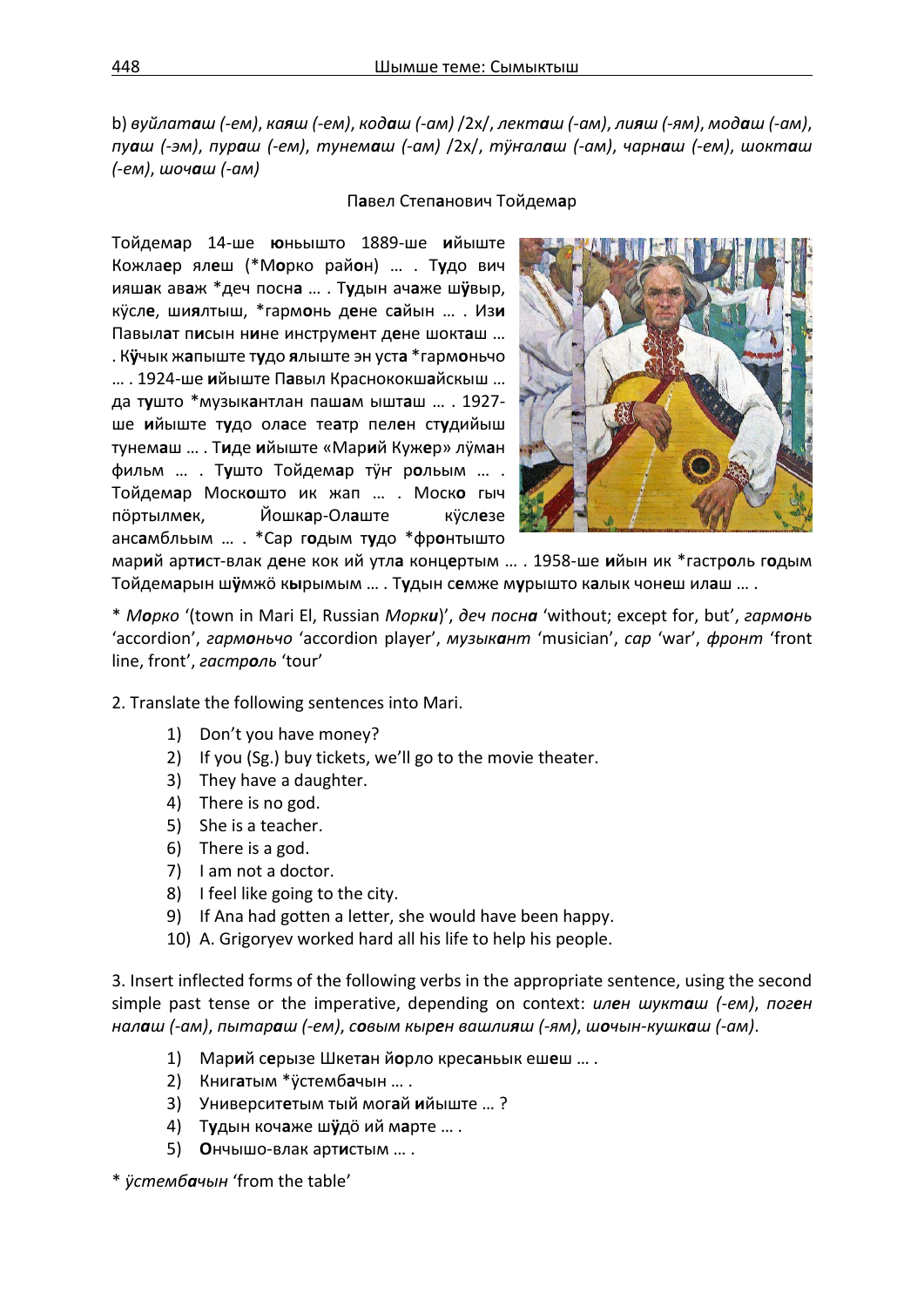4. Insert the following words in the sentence appropriate sentences: *йымалне*, *кӧргӧ гыч*, *мучаште*, \**олмеш*, *покшелне*. *ӱмбаке*

- 1) Янв**а**рь … мемн**а**н ол**а**ште у киноте**а**трым п**о**чыныт.
- 2) Те вет эр**е** м**ы**йын \*ш**у**лдыр … огыд**а и**ле.
- 3) К**у**рык … \*кӱз**а**ш к**у**штылго **о**гыл.
- 4) Мот**о**р м**у**ро шӱм … ташл**е**н л**е**кте.
- 5) Ер … \*й**ӱ**ксӧ-влак **и**йыт.
- 6) Кин**о**ш к**а**йыме … ме те**а**трыш кайышн**а**.

\* *олмеш* 'instead of', *шулдыр* 'wing', *кӱзаш (-ем)* 'to climb (intr.)', *йӱксӧ* 'swan'

5. Insert inflected forms of the following verbs into the appropriate sentences: *йошкаргаш (-ем)*, *пелешташ (-ем)*, *чоҥаш (-ем)*, *шонаш (-ем)*, *ышташ (-ем)*.

- 1) Йыв**а**ным **у**жын, Ан**у**ш … ка**я**.
- 2) Мӱкш**о**тарыште тудл**а**н \*й**о**ҥгыдо п**ӧ**ртым … пу**э**ныт.
- 3) Т**у**до куг**у** шк**о**лыш тунем**а**ш пур**а**ш … ил**е**н.
- 4) \*Ак**а**мын толм**е**шкыже, чыл**а** паш**а**м … шуктен**а**м.
- 5) … ыш с**е**ҥе.

\* *йоҥгыдо* 'spacious, roomy', *ака* '(elder) sister'

6. Insert the following verbs into the appropriate sentences: *колташ (-ем)*, *лекташ (-ам)*, *лукташ (-ам)*, *налаш (-ам)*, *шындаш (-ем)*.

- 1) Эч**а**н Эвик**а**м **и**кымше \*онч**а**лтыш гыч йӧрат**е**н … .
- 2) \*Мал**е**н … ом керт.
- 3) Т**у**до чыл**а** н**е**лым сеҥ**е**н … .
- 4) **А**встрийысе \*заводл**а**ште мог**а**й \*прод**у**кцийым ышт**е**н … ?
- 5) Мар**и**й й**ы**лме школ нерг**е**н мый интерн**е**тыште пал**е**н … .

\* *ончалтыш* 'sight, look, glance', *малаш (-ем)* 'to sleep', *завод* 'factory, plant', *продукций* 'production, output'